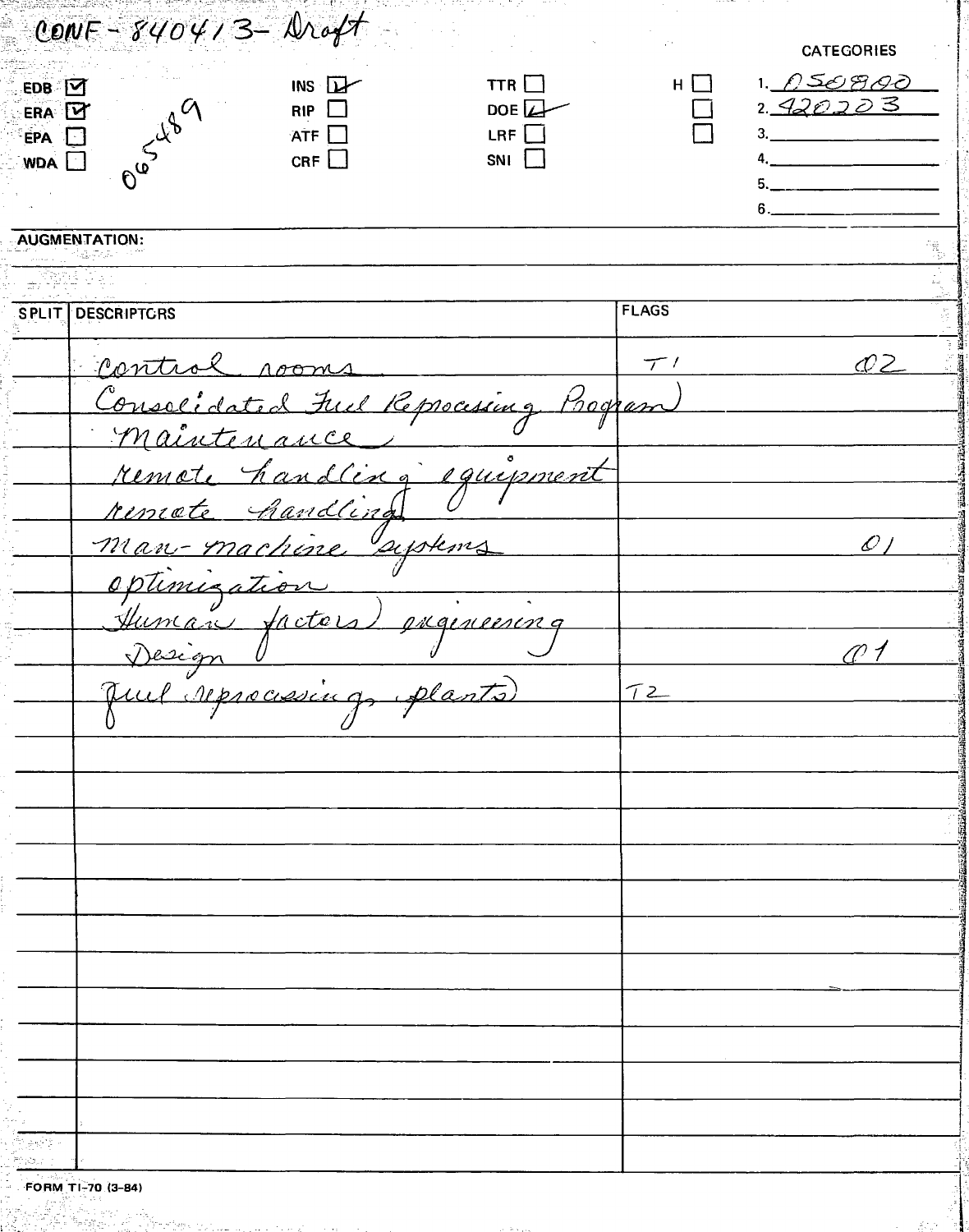# Consolidated Fuel Reprocessing Program ELEMENTS OF AN ADVANCED INTEGRATED OPERATOR CONTROL STATION\*

M. M. Clarke Clarke Ambrose Incorporated\* Post Office BOx 23064 Knoxville, Tennessee 37933-1064

and

J. G. Kreifeldt Tufts University Medford, Massachusetts

#### ABSTRACT

One of the critical determinants of performance for any remotely operated maintenance system is the compatibility achieved between elements of the man/machine interface (e.g., master manipulator controller, controls, displays, etc.,) and the human operator. In the Remote Control Engineering task of the Consolidated Fuel Reprocessing Program, considerable attention has been devoted to optimizing the man/machine interface of the operator control station. This system must be considered an integral element of the overall maintenance work system which includes transporters, manipulators, remote viewing, and other parts. The control station must reflect the integration of the operator team, control/display panels, manipulator master controllers, and remote viewing monitors. Human factors principles and experimentation have been used in the development of an advanced integrated operator control station designed for the advance servomanipulator. Key features of this next-generation design are summarized in this presentation.  $\frac{7}{4}$   $\frac{14}{9}$ ,  $\frac{4}{11}$ ,

<sup>•</sup>Research sponsored by the Office of Spent Fuel Management and Reprocessing Systems, U.S. Department of Energy, under contract No. W-7405-eng-26 with Union Carbide Corporation.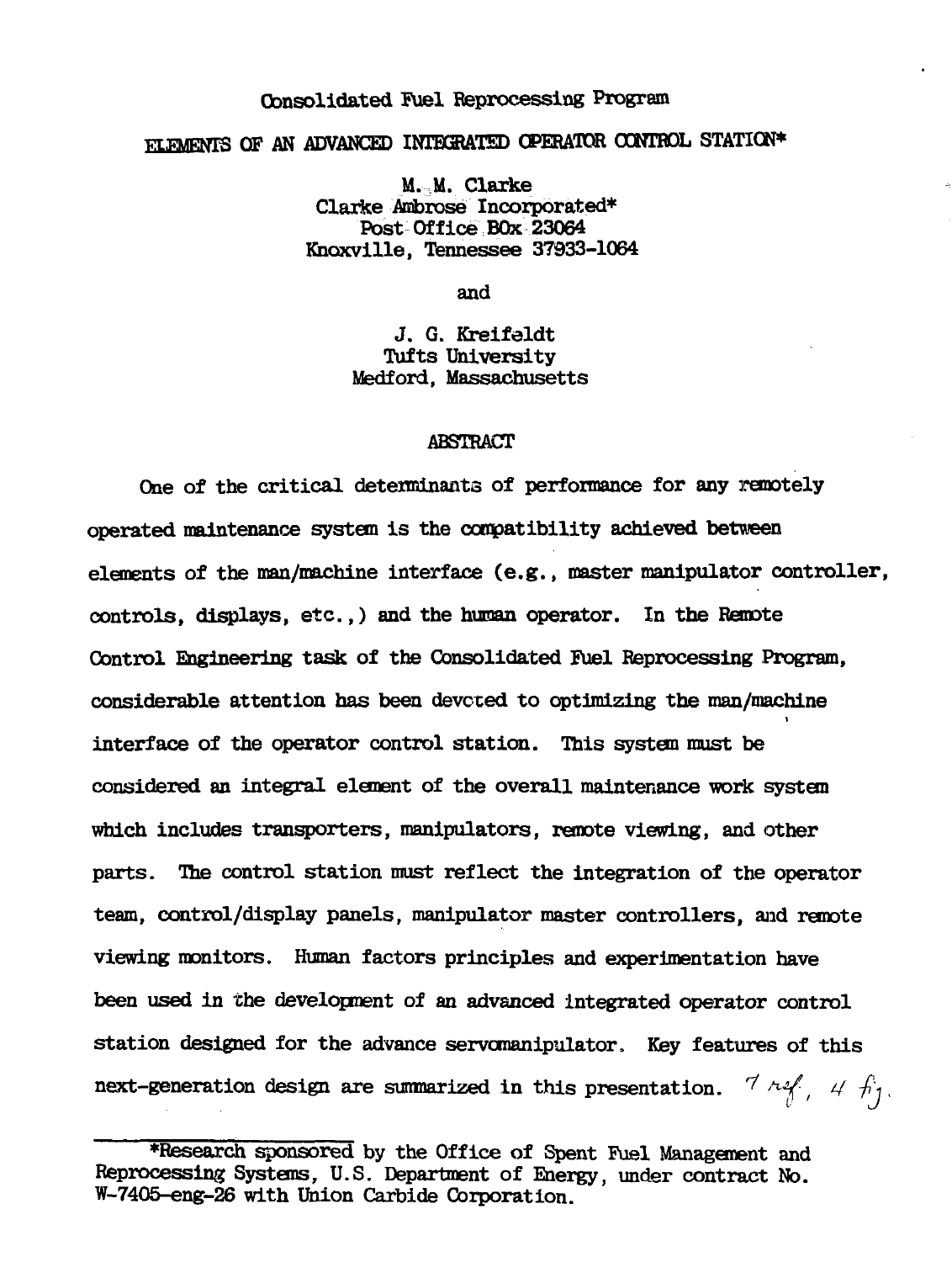# Consolidated Fuel Reprocessing Program

# ELEMENTS OF AN ADVANCED INTEGRATED OPERATOR CONTROL STATION

CONF-840413--13-Draft

DE85 002572

M. M. Clarke Clarke Ambrose Incorporated\* Post Office Box 23064 Knoxville, Tennessee 37933-1064

and

J. G. Kreifeldt Tufts University Medford, Massachusetts 02155

To be presented to the American Nuclear Society Gatlinburg, Tennessee<br>April 23-26, 1984

By acceptance of this article, the publisher or recipient acknowledges the U.S. Government's right to retain a non ixclusive, royalty-free license in and to any copyright covering the article.

\*This presentation is based on work performed under work order 37X-73918V for Oak Ridge National Laboratory, Oak Ridge, Tennessee, operated by the Union Carbide Corporation-Nuclear Division for the U.S. Department of Energy.

# **DISCLAIMER**

completeness, or usefulness of any information, apparatus, product, or was prepared as an account of work sponsored by an agency of the United States Government. Neither the United States Government nor any agency thereof, nor any of their or assumes any legal liability or responsiowned rights. Referor service by trade name, trademark, its endorsement, recomany agency thereof. The views or reflect those its use would not infringe private. state or imply necessarily  $\overline{5}$ favoring by the United States Government constitute makes any warranty, express or implied, expressed herein do not not necessarily Jnited States Government or any agency thereof ence herein to any specific commercial product, process disclosed, or represents that manufacturer, or otherwise authors bility for the accuracy, mendation, or opinions employees, Ĕ

**PISTRIBUTION OF THIS DOCUMENT IS UNLIMITED** 

MASTER

CONF-840413-13-DRAFT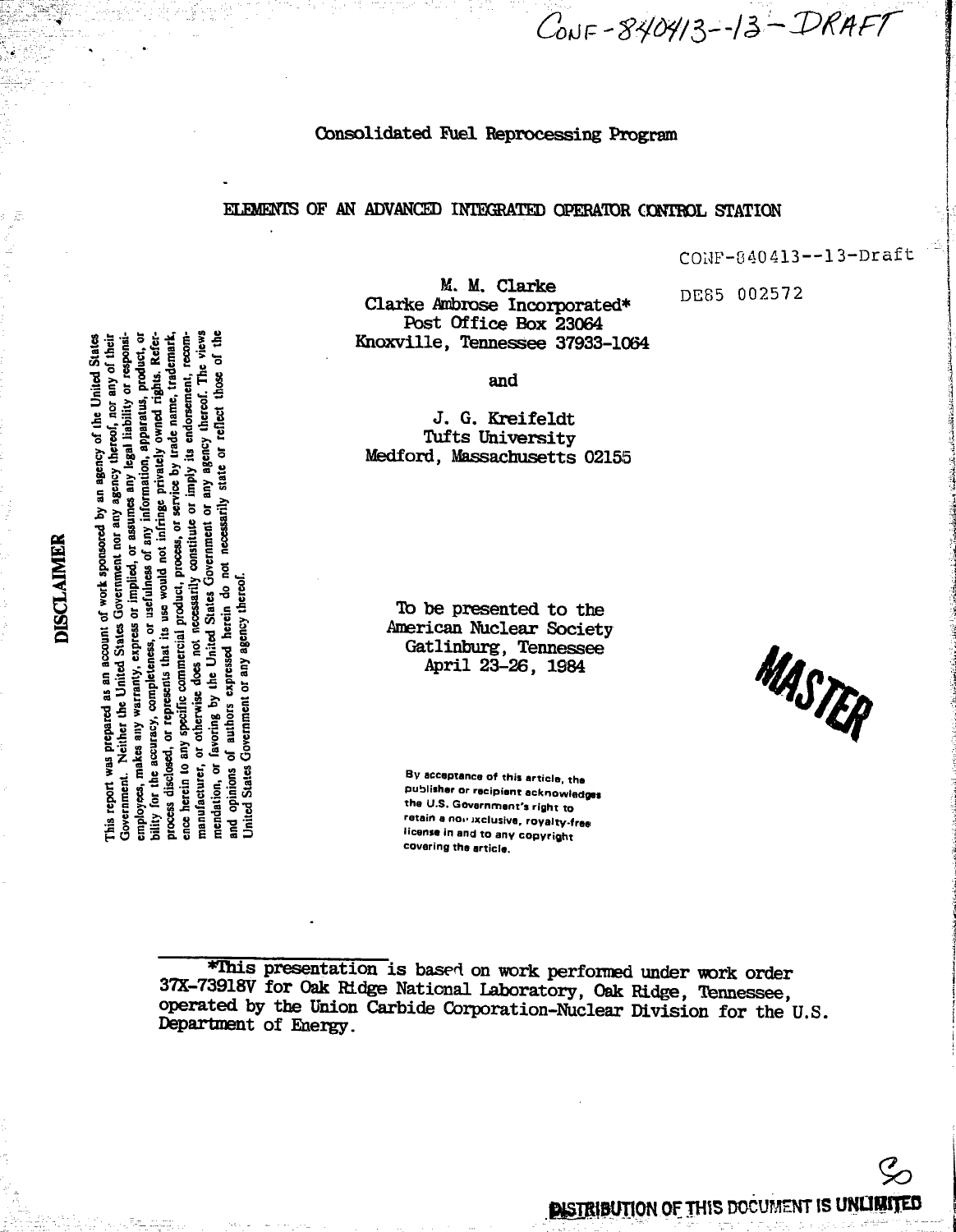# Consolidated Fuel Reprocessing Program

# ELEMENTS OF AN ADVANCED INTEGRATED OPERATOR CONTROL STATION\*

M. M. Clarke Clarke Ambrose Incorporated\* Post Office BOx 23064 Khoxville, Tennessee 37933-1064

and

J. G. Kreifeldt Tufts University Medford, Massachusetts

#### ABSTRACT

One of the critical determinants of performance for any remotely operated maintenance system is the compatibility achieved between elements of the man/machine interface (e.g., master manipulator controller, controls, displays, etc.,) and the human operator. In the Remote Control Engineering task of the Consolidated Fuel Reprocessing Program, considerable attention has been devoted to optimizing the man/machine interface of the operator control station. This system must be considered an integral element of the overall maintenance work system which includes transporters, manipulators, remote viewing, and other parts. The control station must reflect the integration of the operator team, control/display panels, manipulator master controllers, and remote viewing monitors. Human factors principles and experimentation have been used in the development of an advanced integrated operator control station designed for the advance servomanipulator. Key features of this next-generation design are summarized in this presentation.

<sup>•</sup>Research sponsored by the Office of Spent Fuel Management and Reprocessing Systems, U.S. Department of Energy, under contract No. W-7405-eng-26 with Union Carbide Corporation.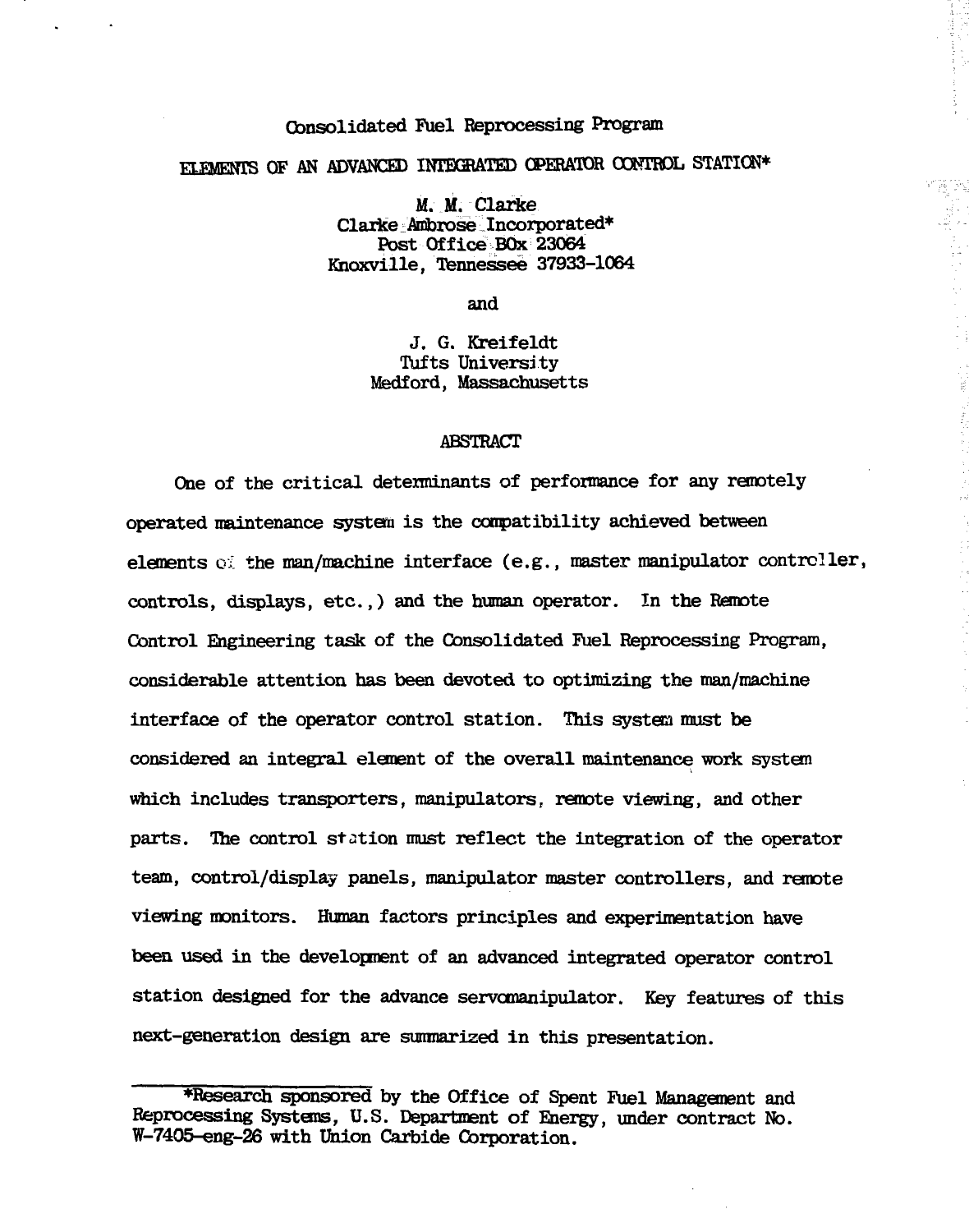# I. INTRODUCTION

This paper describes the work of the Remote Control Engineering (ROE) task of the Consolidated Fuel Reprocessing Program (CFRP) at the Oak Ridge National Laboratory (ORNL) to design an operator control station for an advanced integrated maintenance system. The CFRP concepts for future reprocessing facilities include large hot cells where radiation levels prohibit all human entry and make totally remote maintenance imperative. The RCE task includes the development of numerous man replacement systems: advanced electronic force-reflecting servomanipulators (ASMs), transporter for the ASM, remote viewing and remote sound sensors, and computer supervision. Control station design is a key issue because it is here that interfaces are specified between the human operator and other system components, and particularly between the operator's principal output device (the master arm) and principal information input (visual displays). The design incorporates several advanced state-of-the-art features in an original way. Each is discussed fully in the paper. Firstly, the manipulator operator (MANOP) selects major manipulator functions by moving a light cursor across a video display menu. Secondly, the camera operator (CAMQP) controls remote equipment like lights, cameras, transporter or crane, through a small, integrated hand controller. Thirdly, the system relies on advanced graphic displays for both control menus and information displays. Fourthly, all dimensions have been selected to accommodate body size and strength capabilities of the expected operator population. Incorporating such anthropometric data in design is not really an example of advanced technology. However, it has frequently been neglected in control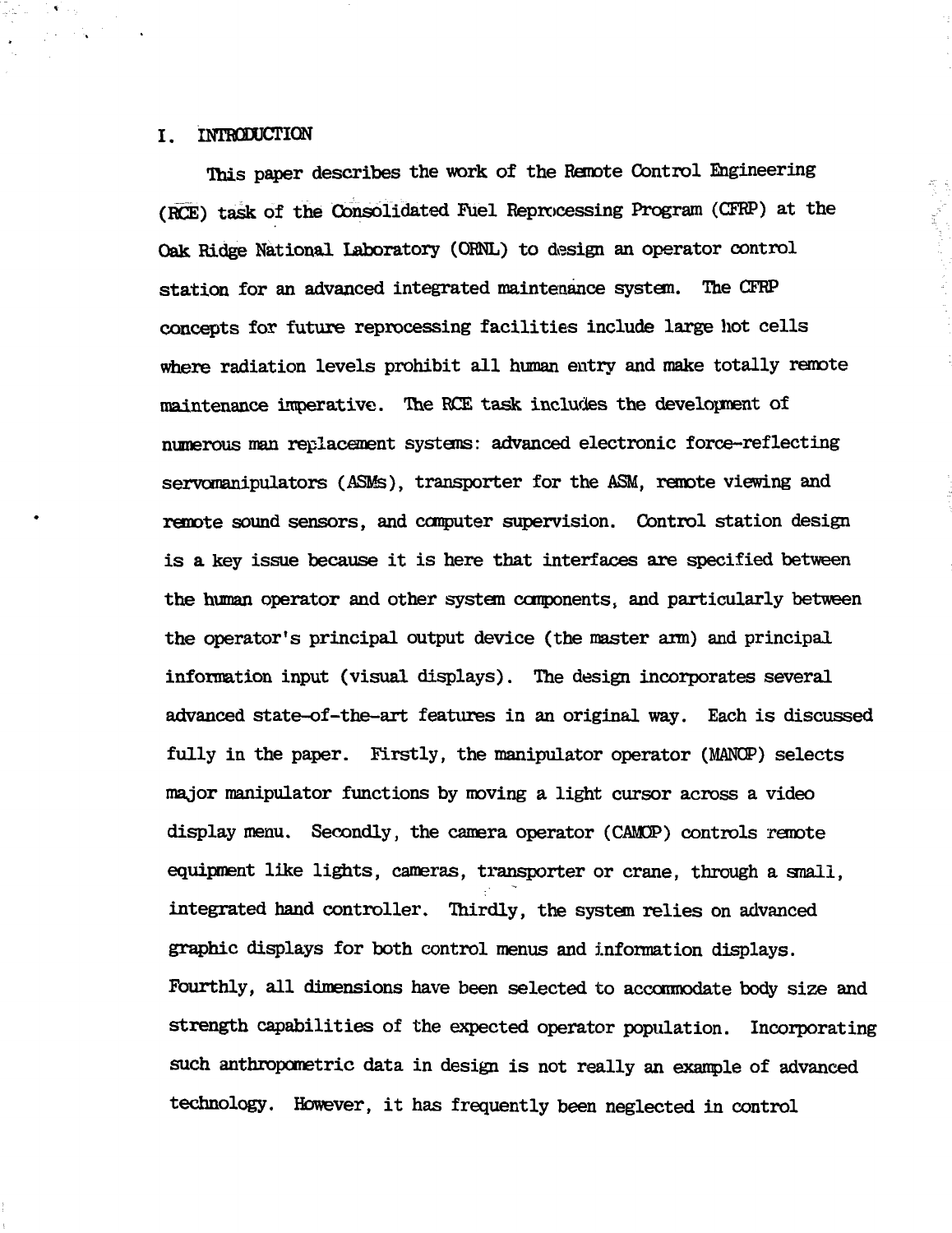station layouts for other environments. By using such data, the present design,-however, hopes to provide all necessary controls and displays in a nonfatiguing, safe, productive, and aesthetically pleasing work environment.

# II. SUMMARY OF DESIGN REQUIREMENTS

Two major sources were used to generate these requirements. First, specific control station requirements for typical remote handling tasks were analyzed. Where possible these were verified by experimental work at the ORNL Remote Systems Development Facility.<sup>1</sup> Other more general requirements concerning human interface with control room equipment were gathered from standard human engineering reference documents.  $2,3,4,5$ 

Before initiating the design concept, the task group thoroughly analyzed the operator interface requirements for remote maintenance tasks and a detailed list of design requirements was then drawn up. Some of the most critical of these are sumnarized below.

A. Operator-Related Requirements

1. Two person team: manipulator operator (MANGP) controlling all manipulator functions; secondary operator or camera operator (CAMOP) controlling lights, tooling, transporter, cranes, and all other functions necessary to support MANOP.

2. Operators must be physically close enough to cannunicate by direct speech and have a clear view of each other without obstructing each other's views. All MAKOP TV monitor information will be duplicated on the CAMOP displays.

 $\mathbf{2}$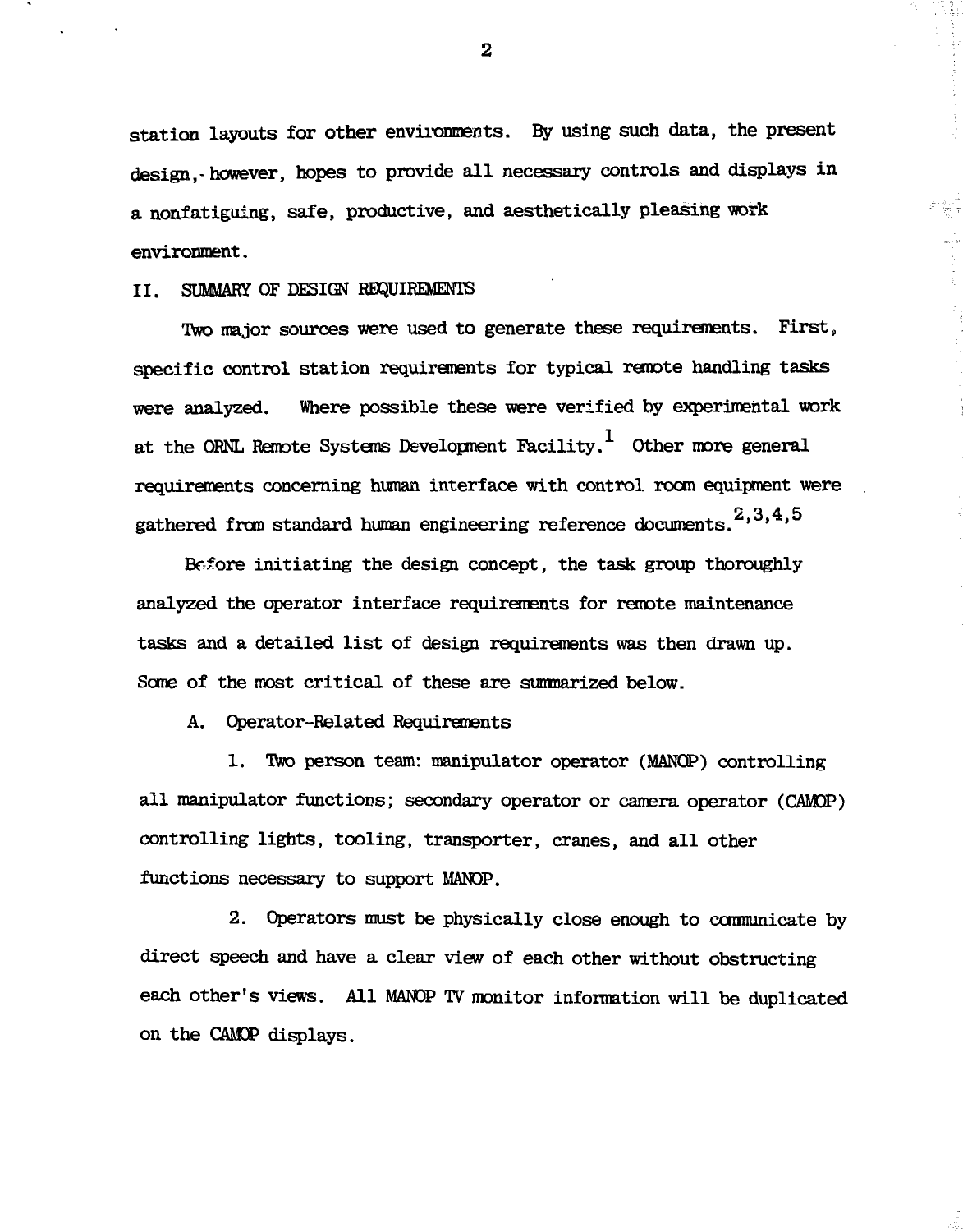3. Acconnodating design: the design must acccranodate the anthropcmetric characteristics of the anticipated wide range of the work force population (5th percentile female through 95th percentile male).

B. Equipment/Architecture-Related Requirements

1. Aesthetically pleasing: the control station must provide a pleasant, nonstressful work environment for long maintenance tasks. A pleasing design also reinforces the operator's perception of the tasks' importance as well as operator's self-image.

2. All MANQP displays and controls must be out of reach of maximum extension of master to prevent interference.

3. Maximum use of advanced integrated controls/displays: touch, voice, graphics, etc.

4. Minimum reliance on discrete dedicated controls to minimize clutter and potential confusion.

III. MAMP STATICN: KEY DESIGN ELEMENTS

Key design elements of the control station are shown in Figs. 1 and 2. The station is bounded by a decorated curved work area (suggested by the sweep of the master arm). Three  $48.3$ -cm  $(19$ -in.) remote closed-circuit television monitors (lower rack), three 19-in. alphanumeric/colorgraphic displays (middle rack) and seven 22.9-on (9-in.) closed-circuit television monitors comprise the visual display area, for MANCP. All manipulator functions are controlled by switches on the master handle. Handle details are discussed in Ref. 6. The operator sits in a chair between the arms of the elbows-down master. (Details of the master arms are described in Ref. 7 and illustrated in Fig. 3). The details of the work station surrounding MANCP are discussed below.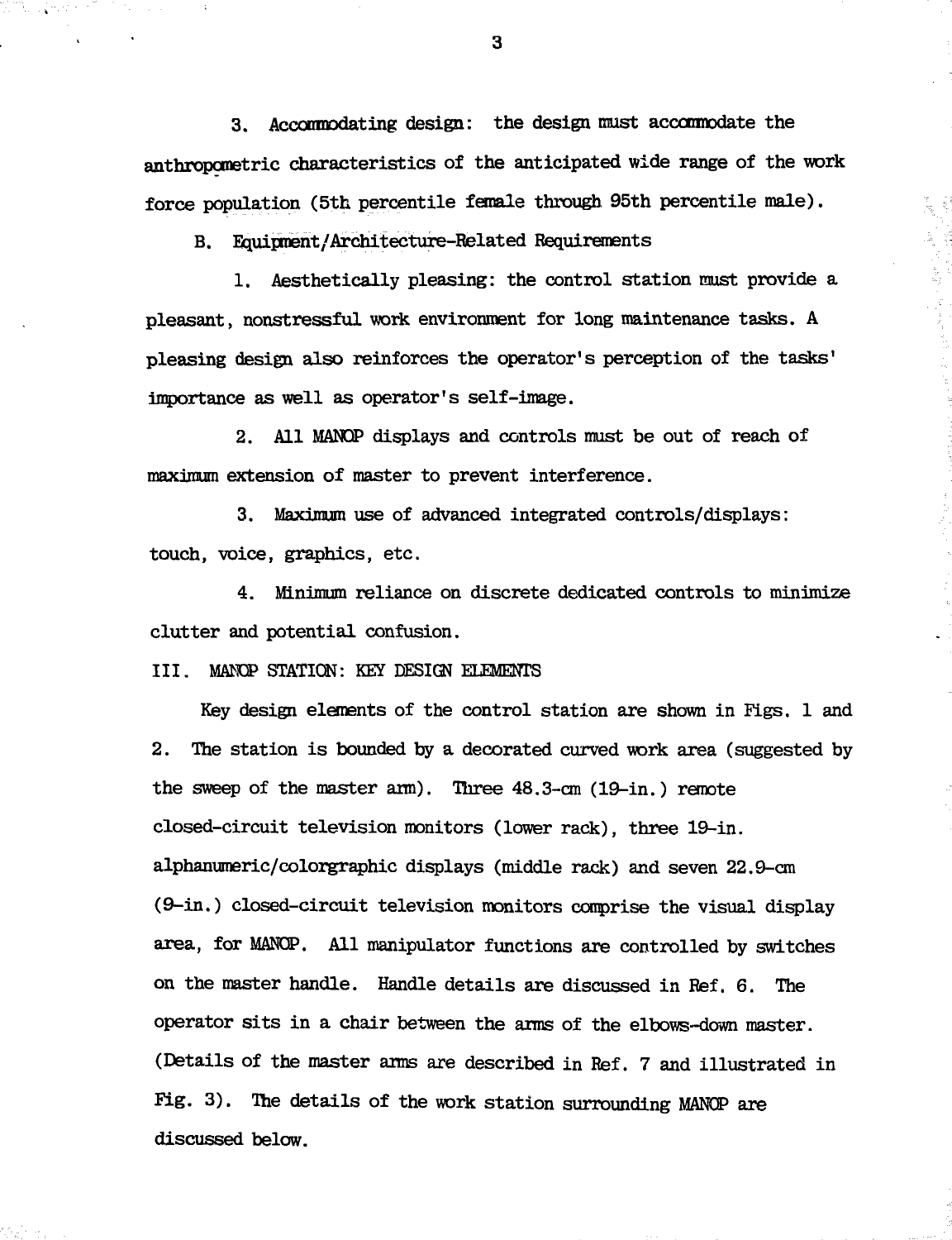

(Dalga)

 $\mathbf{L}$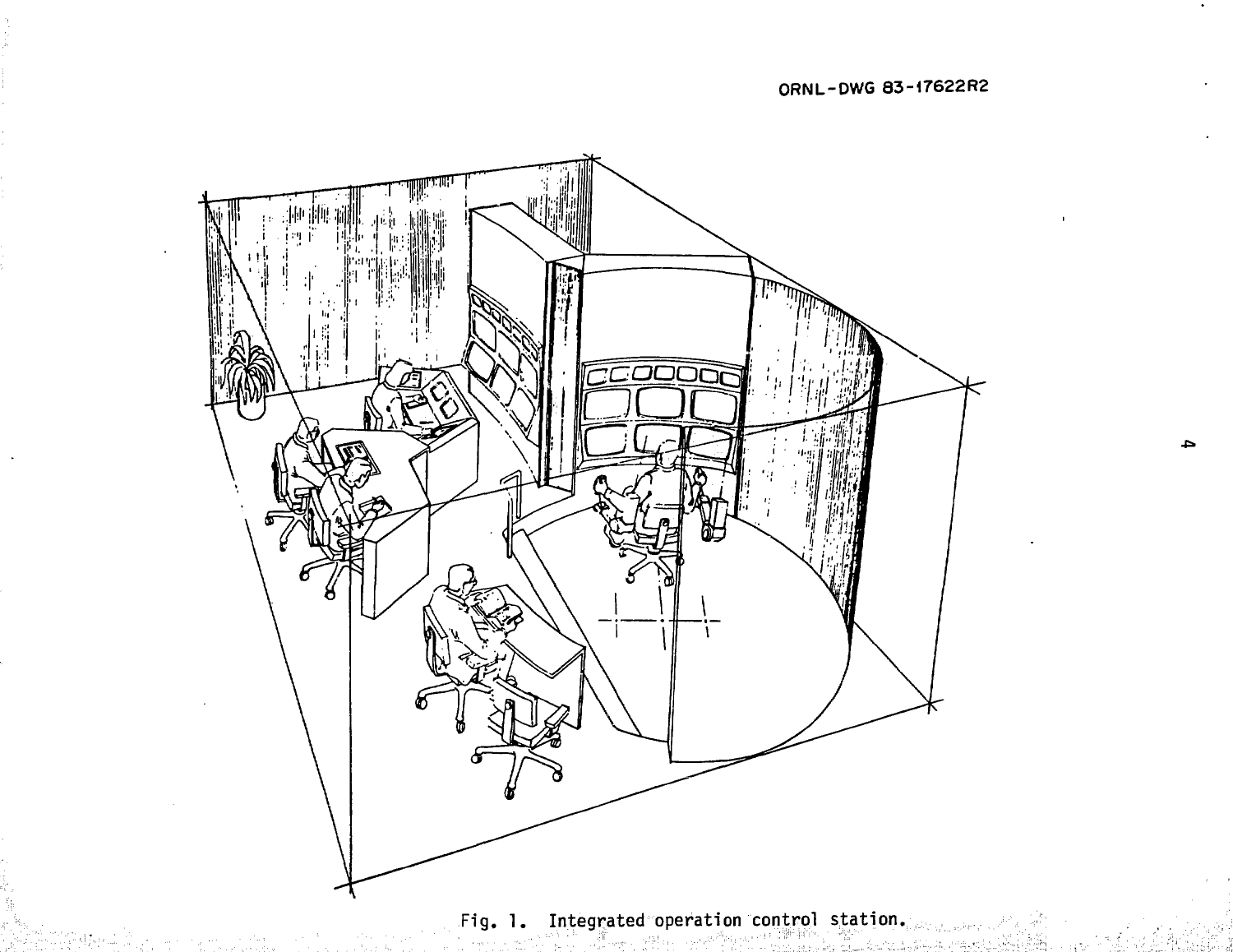**ORPJL-OWG 83-17987**

 $\mathcal{L}(\alpha_1^1,\varphi_1^1;\cdots;\varphi_1^{N,k})\gamma_1^{N,k}\in\mathbb{R}$ 



 $\Delta$  of the contract  $\Delta$  , and  $\Delta$ 

 $\mathcal{A}=\mathcal{A}^{\dagger}$  , where  $\mathcal{A}^{\dagger}$ 

[정책] 201

 $\mathcal{L}^{\text{max}}_{\text{max}}$  and  $\mathcal{L}^{\text{max}}_{\text{max}}$ 

Fig. 2. Integrated operator control station: Plan View

a sa mga bandang natitira ng pagkalang ng kalawang ng pagkalang ng pagkalang ng pagkalang ng mga pagkalang ng<br>Taong nagalang ng pagkalang ng pagkalang ng pagkalang ng pagkalang ng pagkalang ng pagkalang ng pagkalang ng p

CΠ.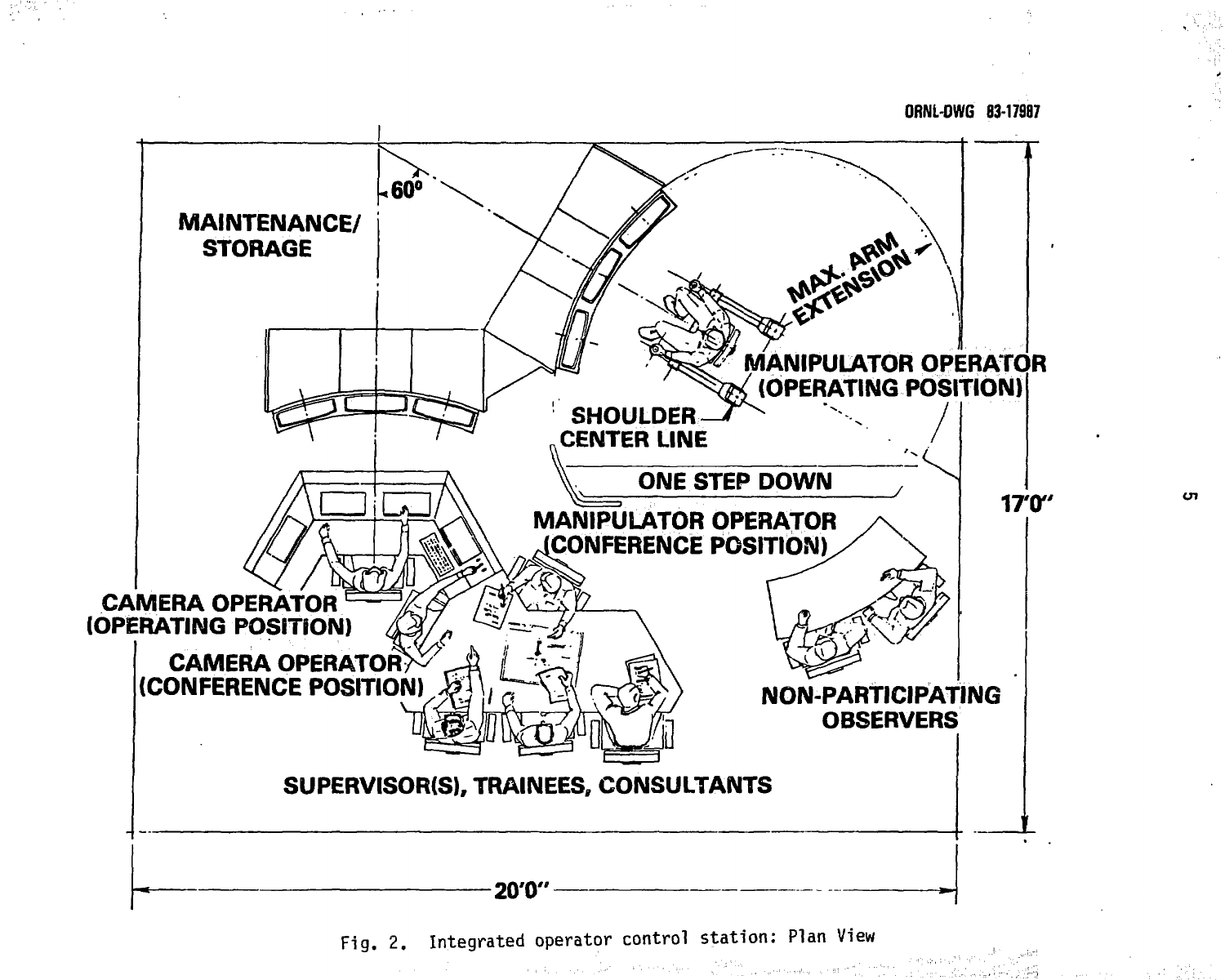

Fig. 3. Advance servomanipulator master arm.

 $\overline{L}$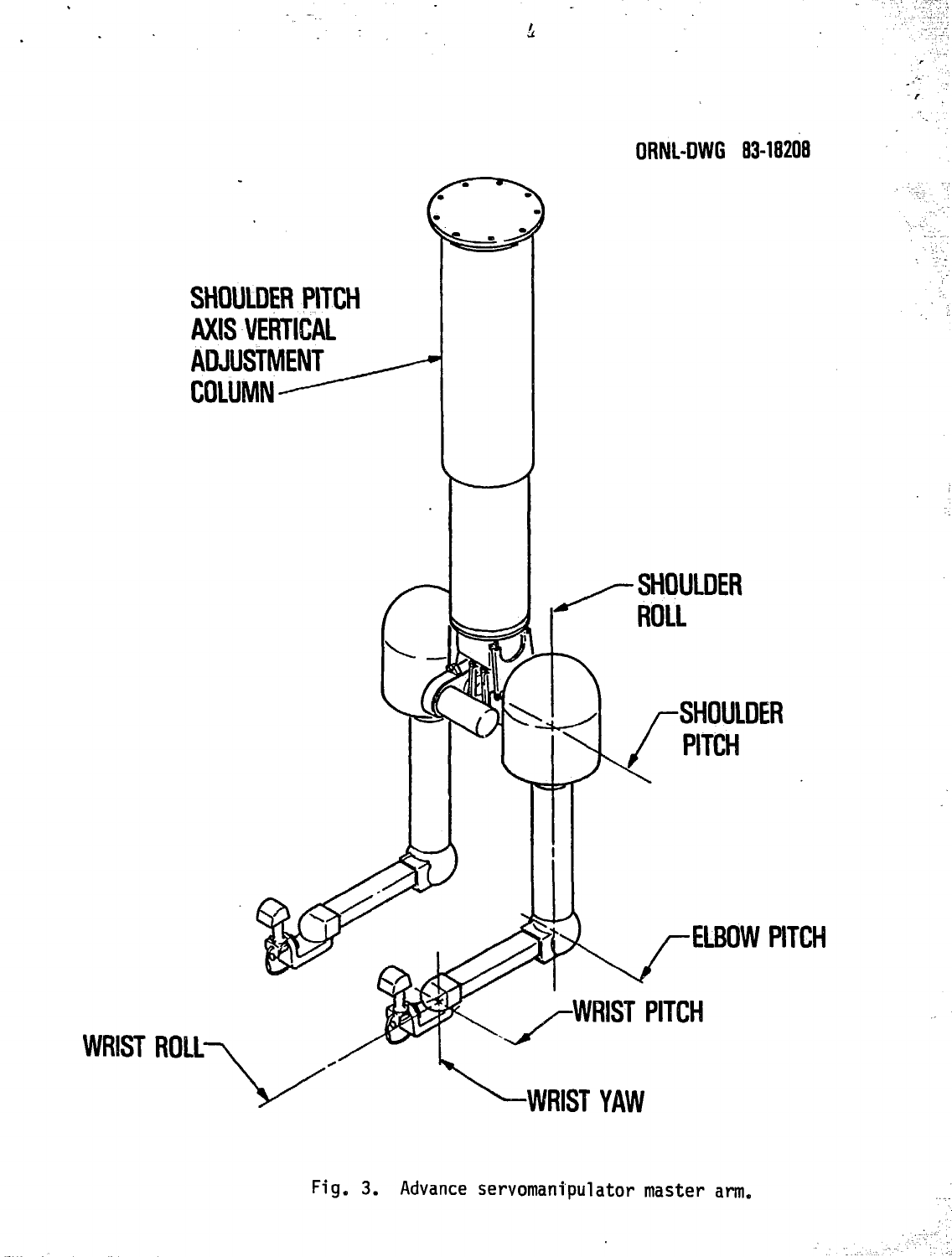A. Location

The MANDP station is located 3.0 m (10 ft) to the right of the CAMQP and 20.3 cm (8 in.) below the GAMP floor level. This location is further discussed below.

1. Eight-in. step. The 20.3-cm (8-in.) step down places MANOP's eyes and hands within a 20<sup>°</sup> angle of CAMOP's eyes, which provides an unobstructed view of MANOP's hands and eye gaze and would aid in CAMDP's anticipating MANOP's needs for assistance, particularly as regards change in visual information.

The 8-in. step would assume a CAMDP station raised 30.5 cm (12 in.) and a MAMP station raised 10.2 cm (4 in.), above normal floor level, providing ample space for cable routing under the floor..

2. Curved wall to MANQP's right. The wall sweep is dictated by the maximum reach of the master arms. As a safety feature the wall and all components (monitors, graphic displays) are outside the reach of the master.

B. Visual Displays

1. Lower rack. The display unit is composed of a lower rack of three 19-in. monitors, centered 76.2 cm (30 in.) above the floor and angled at  $20^{\circ}$  to maintain a comfortable line of sight between eyes and screen center. It is assumed that MANQP will need information from TV monitors more frequently than information from graphics and menus (upper rack). The TV monitors were therefore placed in the lower and more comfortable line of sight. The TV monitors will normally display (from left to right) information from left, chest, and right on-board cameras.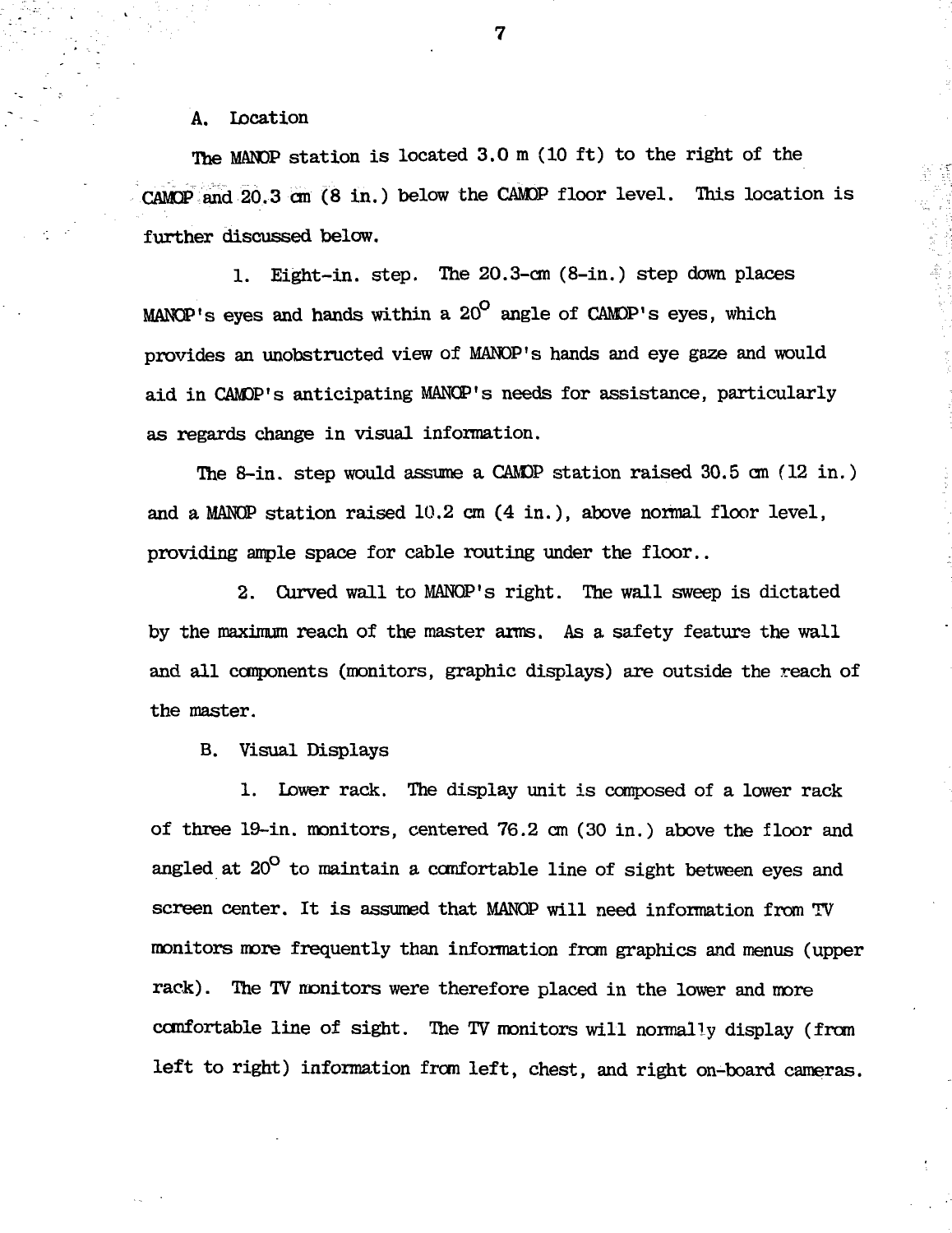Thus, a natural relationship will be preserved between the slave/camera and operator/monitor. In addition, MANQP can request other TV views (e.g., from wall cameras) on these monitors as desired.

2. Middle rack. Ihese three 19-in. monitors centered at 121.9 cm (48 in.) above the floor and angled at  $0^{\circ}$  will display graphics, menus, procedures, and other information as needed. High resolution alphanumeric/colorgraphic systems will be programmble to meet the characteristics and preferences of the small operator population. Information displays could include status of the manipulator system, exploded diagrams of parts needing repair, procedure cues and so on. The system will allow menus or other information to be displayed on any of the three screens, providing minimum interruption of task performance in case of screen failure. Since the menus on these monitors will be out of reach of the manipulator, they will also be out of reach of MANQP's hand. Therefore, the menus will be controlled by voice and/or a cursor activated by a control on both manipulator master handles. It is important that MANOP be able to activate the cursor by either the right or left hand because while he will never be controlling two menus at once, sometimes it will be more convenient to control the cursor by the right hand and sometimes by the left.

3. Upper rack. The upper rack of seven 9-in. monitors centered at 167.6 cm (66 in.) above the floor and angled down at  $20^{\circ}$ (within a maximum recommended above eye level viewing angle of  $40^{\circ}$ ) provides a general scene overview from the facility fixed wall cameras. The MANOP can request that CAMOP turn these views off, or switch any of them to the 19-in. monitors.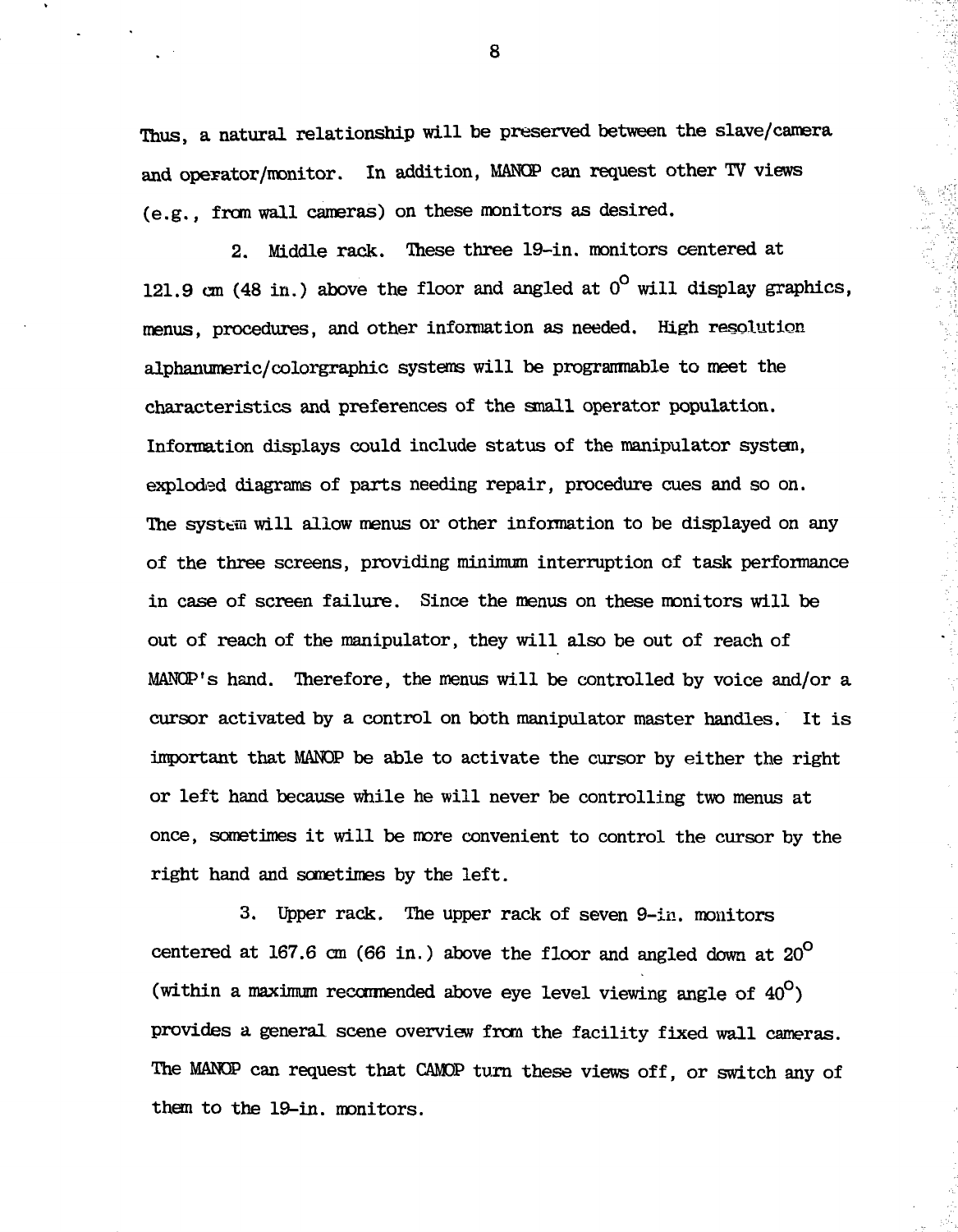# C. Chair

The MANOP's task will involve body movement within the chair as well as moving the chair around on the floor. The chair must allow unencumbered body movement (no arms, and tiltable seat). Seat height and back height are adjustable to accommodate operators of varying leg and back heights. The chair is five legged with sturdy casters. The floor is nonskld industrial carpet, which allows movement when the operator wishes to move the chair, but restricts skidding when the operator applies force to the master arms. No foot controls are used, to prevent inadvertent activation by the operator when moving the chair or his feet.

# IV. CAMOP STATION: KEY DESIGN ELEMENTS

The station consists of an operator console desk with place for three or more alphanumeric/colorgraphic screens, working surface, keyboards, and two integrated hand control units. The CAMOP large visual display panel is identical in dimension to the MANCP visual displays; however, all panel monitors are for remote TV viewing. Details of the CAMCP station are described below.

A. Location

The station is located 3.0 m (10 ft) to MANOP's left up an 20.3 cm (8-in.) step. Left placement ensures that CAMCP can glance at MANCP while using her right hand to control functions at the right side of her station. Most frequent CAMCP functions are placed at CAMCP station right side since it is assumed that most CAMDPs will be right handed. The CAMOP will be able to keep both her right hand and MANOP in a 20<sup>°</sup>

O,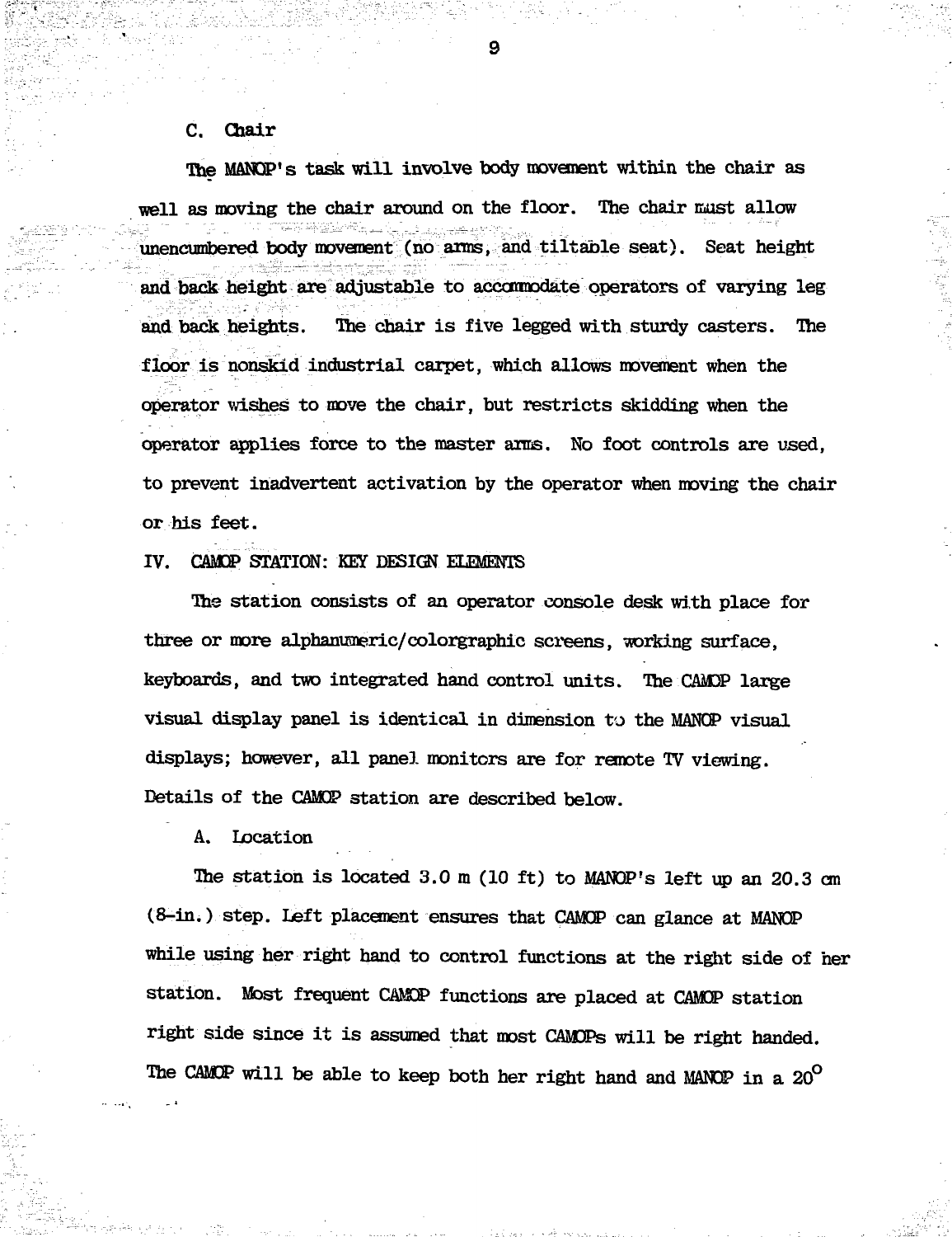viewing envelope. Placing MANQP to CAMP's left would involve CAMCP looking at MANCP by turning her head to the left while activating controls with her right hand.

B. Console/Desk

The console desk is 91.4-cm (36-in.) high (floor to top back highest dimension) to allow the 5% female (worst case) to look over the top at the lower row of monitors on the screen. The console surface with screens on it is at an  $50^{\circ}$  angle to the writing surface so the screen centers can be viewed at a  $45^\circ$  specified for seated operation. The writing surface extends 25.4 cm (10 in.) allowing a 7.6-cm (3-in.) clearance between the operator's abdomen and desk, and also allowing the 5% female [arm reach of about 50.8 cm (20 in.)] to reach across the surface to the panels. Ihe floor-to-writing surface height is 71.1 cm (28 in.) to accommodate the floor knee height [61.0 cm (24 in.)] of 95% male. The console is 35.5 cm (14 in.) deep, behind the mounting surface allowing space for the CBT tubes.

1. Screen functions. The console screens will display menus for control of cameras, tools, lights, transporter. The operator will use the touch screens to chose which function will be controlled; for example, touch "CAMERAS," then proceed to control the particular camera by a snail integrated controller located in the CAMCP work area. A hand held pendant controller will also be available at MANCP station should he desire to assume control or any of these functions.

2. Integrated hand controllers. The integrated hand controller concept is illustrated in Fig. 4. Its dimensions are 24.1 cm (9-1/2

10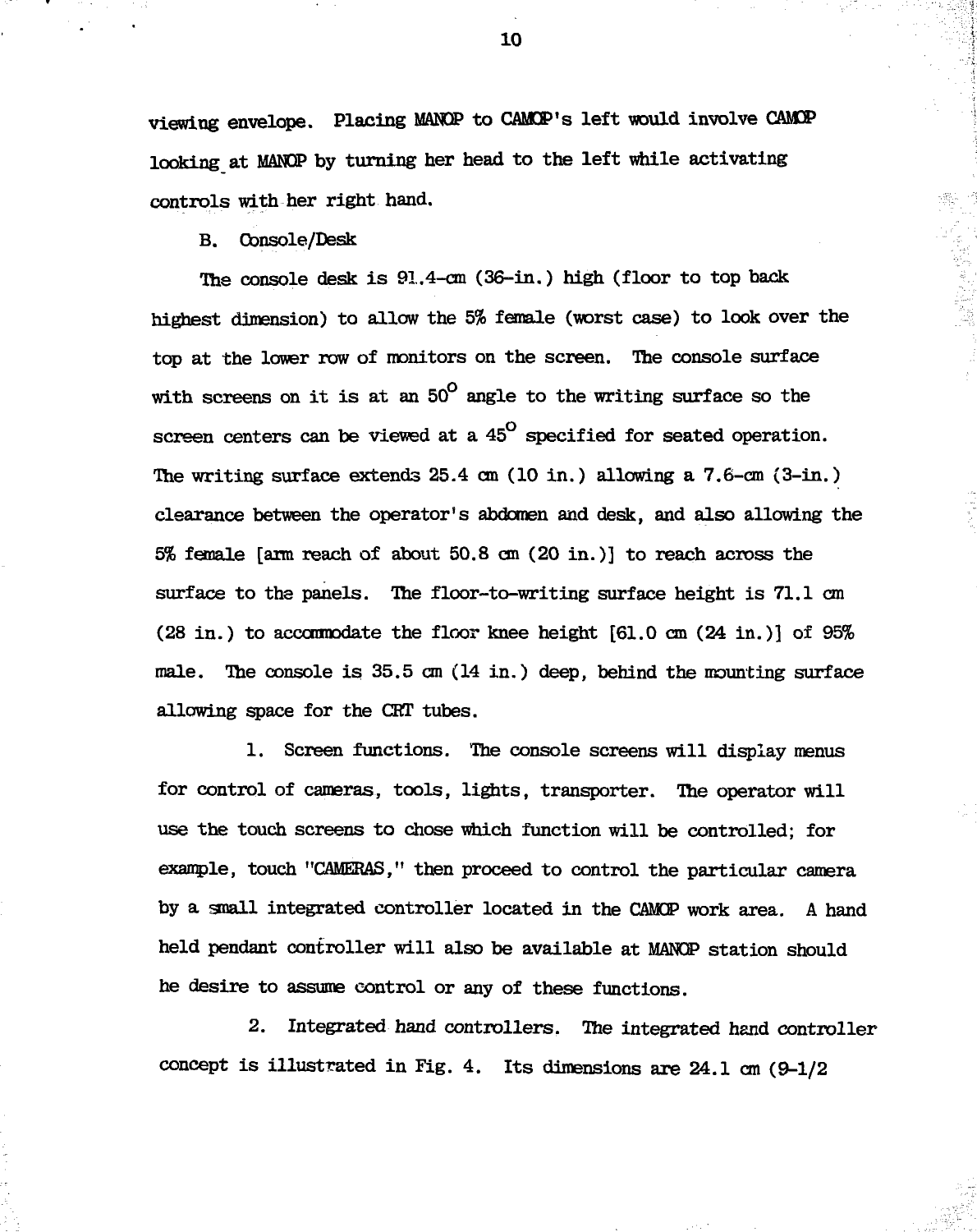

**ORNL-DWG 83-17989** 

Integrated hand controller concept. Fig.  $4.$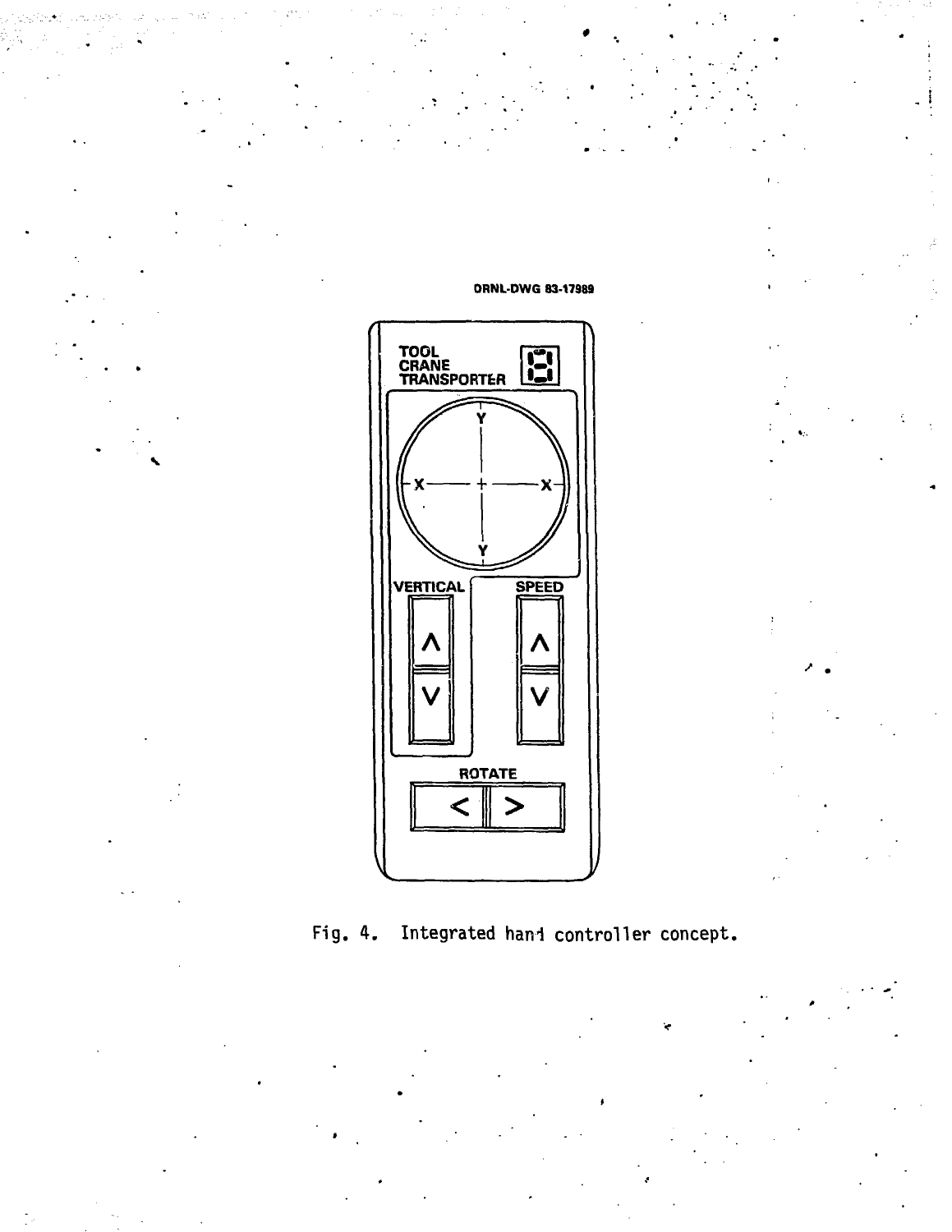in.) by 9.5 cm  $(3-3/4)$  in.) by 1.9 cm  $(3/4)$  in.). These dimensions comfortably acccnnodate the expected population hand sizes. Details of location and activation are under development.

3. Visual displays. The lower rack of TV monitors will display scenes from on-board remote cameras. The left on-boaxd TV scene will be usually displayed on the left monitor (as with the MANQP) to preserve the operator's perception of a natural relationship between her stance and the remote system. Similarly, the middle and right monitors will display scenes from the middle chest) and right cameras, respectively. The middle display rack will normally be dedicated to wall cameras. Views from other wall and system cameras will be displayed on the seven small 9-in. cameras in the top row, as in MANDP station.

### V. AUXILIARY FEATURES

The design takes account of other auxiliary needs. Electronic equipment must be stored out of sight but must be easily accessible for maintenance. Ample equipment storage areas are provided behind the two visual display racks. Operators, supervisors, and trainees require a place to meet to discuss task procedures. Finally, visitors or nonparticipating observers require an area where they can nonobtrusively see and hear all operations without interfering with the operators.

# A. Conference Area

The CAMCP console extends into a seven-sided work table. The table will provide an efficient place for supervisors, trainees, etc. The area is also a convenient location for any pre-repair job planning or conference. MANOP can conveniently leave his station to join the planning activity while CAMOP need only swing her chair to the right.

12

ia)<br>La p

ti<br>R  $\frac{1}{\hbar\Delta_{\rm g}}$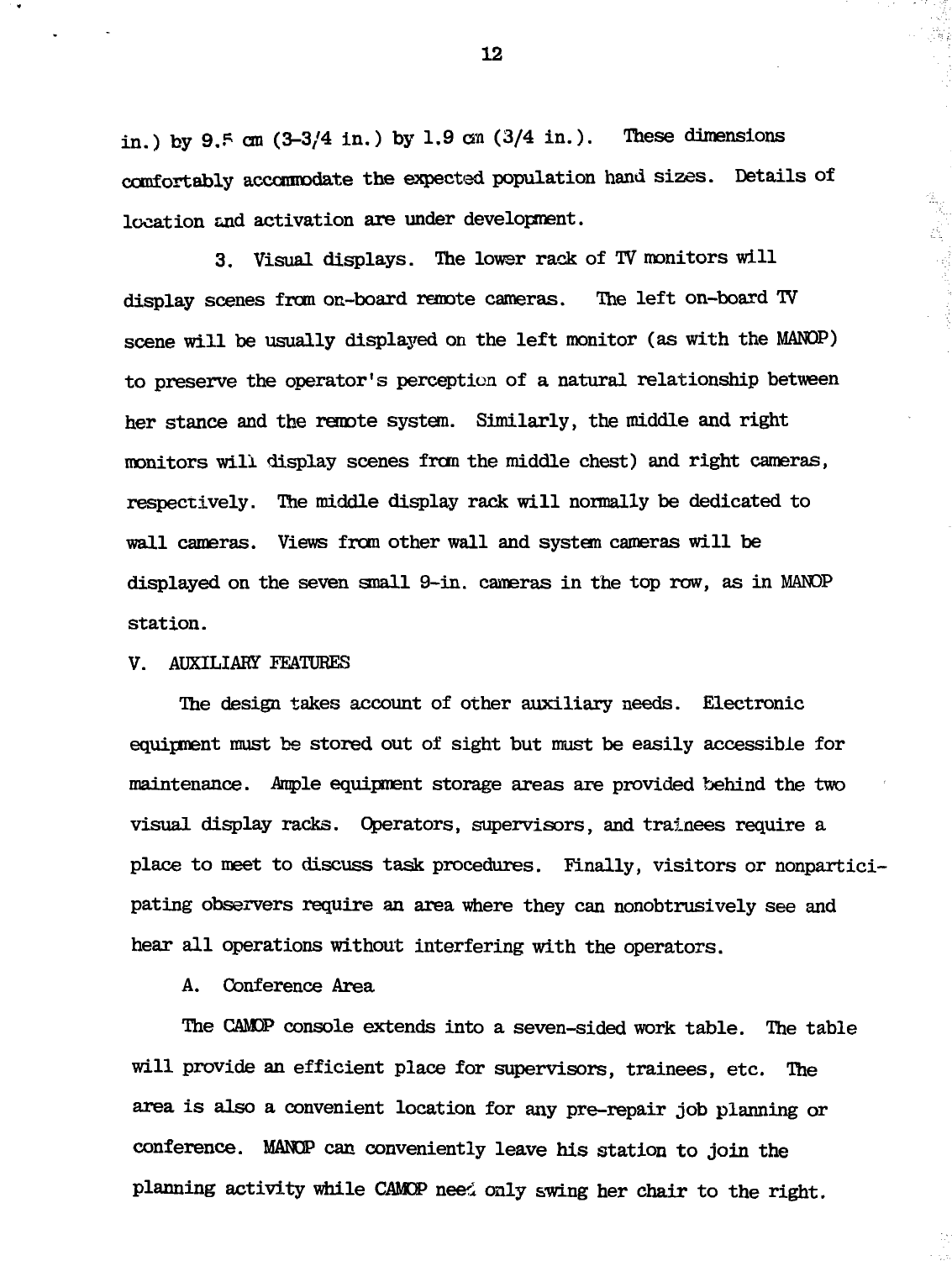Figure 2 shows MANQP and CAMOP in these conference locations, as well as at their normal work stations.

B. Visitor's Area

A small table and two chairs are provided at the control station right for nonparticipating observers. The location gives visitors a good view of all operations. They will be able to hear everything operators say to each other. However, they are out of both operators' sight and therefore their distraction potential is minimized.

# VI. FABRICATION AND TESTING

Full-scale mockups of the basic control station design features of the CAMCP and MANQP station have been constructed from Fome-Cor and Gator Foam Board to refine the basic anthropometric dimensions of the original design through subject testing and conments during simulated operation.

VII. DISCUSSION

an<br>San Baranga

Designing the control station to be functional, efficient, and aesthetic has been an exciting challenge made considerably easier by a full list of requirements for the design. A number of radically different designs were first conceptualized by the second author and a team of designers working from a list of requirements provided by the first author. Frequent meetings between the two groups refined the initial concepts and resulted in the one presented here. Many innovative features were incorporated into the design of the consoles, display units, and hand controllers. The next step is now in progress: the realization of the actual hardware and software designs.